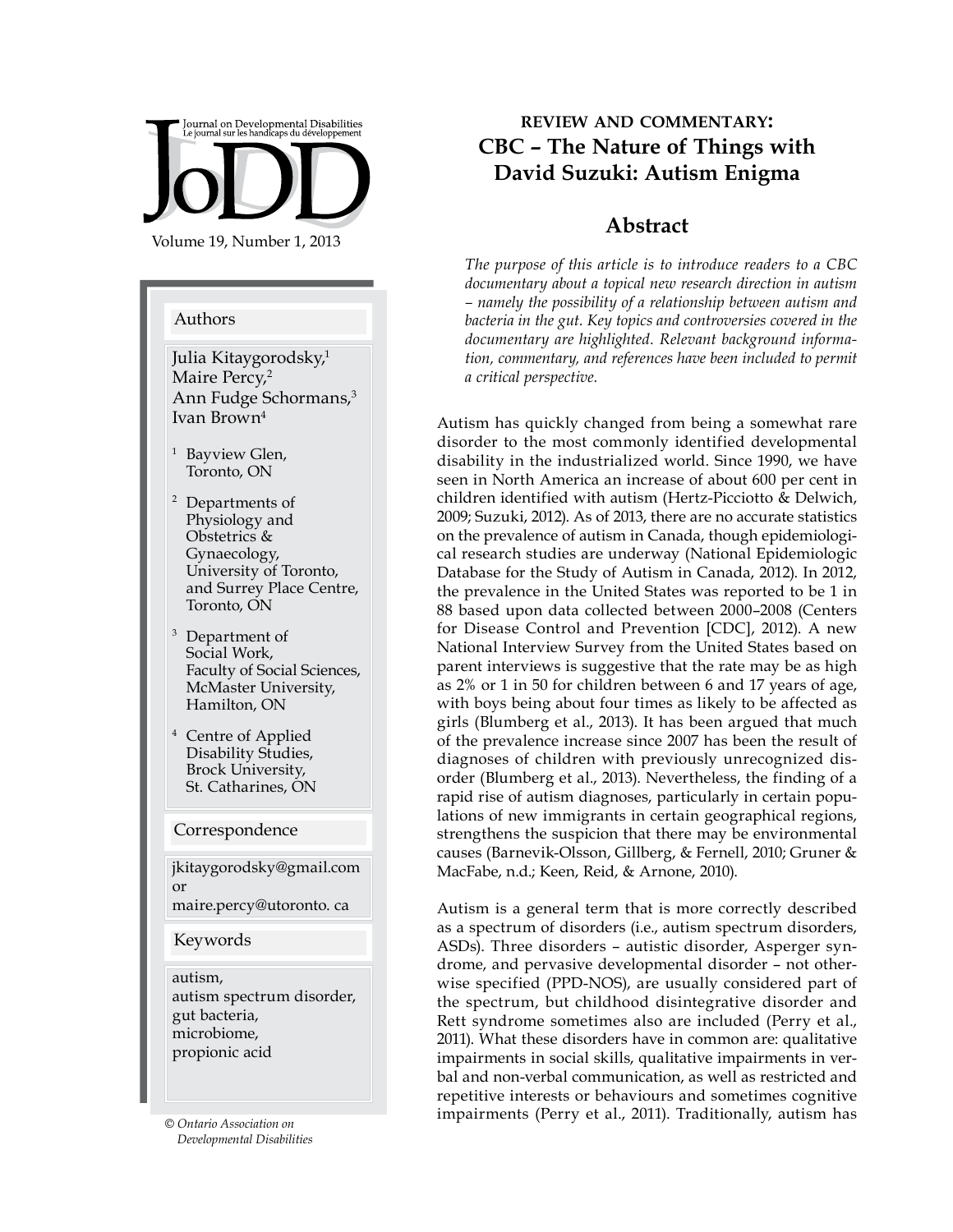been considered a disorder only of the brain, but it is recognized that abnormal function of the gastrointestinal tract, as well as of the immune, hepatic, and endocrine systems also can occur in those affected (Herbert, 2005).

Current research is now providing a new perspective – the "Bacterial Theory." On *The Nature of Things*, hosted by David Suzuki, the episode *Autism Enigma* (Suzuki, 2012) discusses the possibility of a relationship between autism and bacteria in the gut. Although autism has previously been considered a permanent condition, it is possible that new research into gut bacteria might not only provide an explanation for autism, but also suggest a focus for viable treatments.

The human gut is populated by a large array of microbes that outnumber host cells more than 10 to 1, and that contain a total amount of genetic material that is 150 times the amount in the human body. These microbes are referred to as the *microbiome.* There is increasing recognition that the composition of the microbiome can be altered by changing factors in the environment. Changes in the composition and waste products of the microbiome are now suspected to play a role in the development of such conditions as obesity, diabetes, and allergies, as well as brain disorders such as depression, anxiety, and other mood disorders. The microbiome may also play a role in the development of autism (MacFabe, 2012). Of interest is that evolutionary biologists are considering the possibility that certain gut microbes may have evolved to "control" the host's behaviour or well-being in order to ensure both their and our mutual survival (Costandi, 2012).

One example of this symbiotic relationship is the colonization of the human gut by *Bacteroidetes* bacteria (e.g., *Bacteroides fragilis*). As explained by Wexler:

The bacteria maintain a complex and generally beneficial relationship with the host when retained in the gut [they thrive in the nutrient rich environment of the gut and help to maintain proper physiological function of the host], but when they escape this environment they can cause significant pathology, including bacterium and abscess formation in multiple body sites. (Wexler, 2011, p. 260)

A second example of a symbiotic relationship between microbes and host is infection of cats with *Toxoplasma gondii*, a single-celled parasitic protozoan that also affects other warm-blooded animals, including humans (CDC, 2013). The parasite reproduces in the intestines of cats – their primary hosts. Infected cats release eggs of toxoplasma, which are then inadvertently consumed by intermediate hosts such as mice (Lee, n.d.). Once the mice are infected, they become attracted to cats. "Once a cat inevitably consumes the doomed creature, the parasite can complete its life cycle inside its new host" (Costandi, 2012, p. 33). The primary host (cat) benefits, as its prey is much easier to catch. As well, the microbes are assured of their transmission and, consequently, their existence. Presently under evaluation are effects of toxoplasma infection on human behaviour (Lee, n.d.).

*Autism Enigma* introduces viewers to the possibility that the high carbohydrate Western diet and long-term use of antibiotics could be environmental culprits that alter the nature of bacteria in the gut. By way of evidence to support this notion, several species of bacteria isolated from the stools of children with autism produce a waste product. Administration of this waste product into the brains of rats results in behavioural changes reminiscent of those in persons with ASD. This initial research lends early credence to the Bacterial Theory of autism – the view that there is at least some causal relationship between the microbiome and the development of autism.

In the past, a number of hypotheses have been proposed as possible causes of autism (detached mothering, watching television, pollution, drinking while pregnant, food allergies, and vaccination). These putative factors are mentioned in the documentary, although it is made clear in the documentary that there is no evidence that such factors are causal (Suzuki, 2012). In an interview with Christopher Sumpton, Professor Jeremy Nicholson raises the possibility that antibiotic use may be a trigger for autism. He says that "autism was only recorded as a disease in 1944 by Kanner," which is approximately when antibiotic use began (Sumpton & Nicholson, n.d.). Nicholson believes that antibiotics can alter the microbial balance in the microbiome, particularly in infants. This could cause effects in other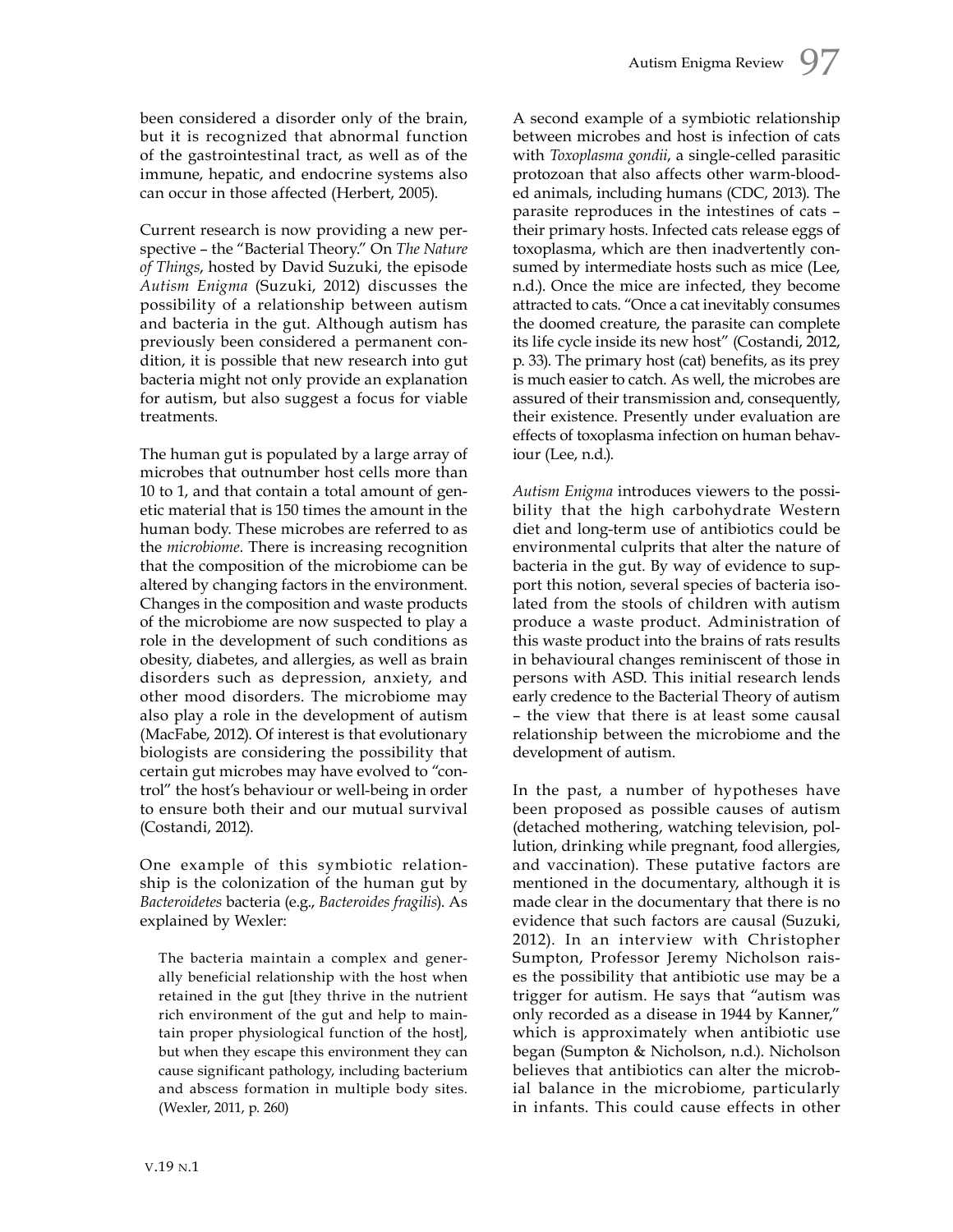parts of the body, including the developing brain (Douglas-Escobar, Elliott, & Neu, 2013; Sumpton & Nicholson, n.d.).

Limited treatment options for ASD exist. Currently, early intensive behavioural intervention is most commonly recommended as an intervention in autism (Freeman & Perry, 2010). A recent meta-analysis has indicated that this approach "resulted in some improvements in cognitive performance, language skills, and adaptive behavior skills in some young children with ASDs, although the literature is limited by methodologic concerns" (Warren et al., 2011, p1). As mentioned in the documentary, autism is a spectrum disorder, so there is no typical case, and thus there is no single best way to structure interventions for all people.

The *Autism Enigma* documentary begins by showing the daily struggles of two families who have children with autism. One family has four children, two of whom are diagnosed with autism. The family immigrated to Toronto from Somalia. At a young age, it appeared that one of the sons was developing along a typical trajectory, but he began to exhibit symptoms of autism (such as isolation, lack of communication, and odd movements) after taking several courses of antibiotics for ear and chest infections. He also had many digestive problems, including severe diarrhea, suggesting a possible link between antibiotic use and these health issues. It was unclear from the documentary whether or not these problems had been present prior to the antibiotic use. Feeling desperate, the mother went to the annual AutismOne Conference. Through following this mother's experience, we learn that at this conference scientists, clinicians, and parents meet to learn about the most recent trends in scientific research into autism, as well as both established and unconventional treatments. There are usually no official protocols available to follow (Suzuki, 2012), which can be frustrating for parents and clinicians who want to use science-based treatments and therapies. The mother of this family returned from the conference with a few practical suggestions for helping her affected child.

The *Autism Enigma* documentary points out that the majority of recent research has been devoted to searching for a link between genes

and autism. The documentary mentions that [as of 2007], the Autism Genome Project at the Hospital for Sick Children (SickKids) had identified 6 genes out of approximately 100 that are thought to contribute to the development of autism (Cecil, 2007). (As of 2013, up to 20% of autism cases have been found to be associated with a genetic mutation (Carter & Scherer, 2013).) The documentary also mentions that it is known from other studies that environmental factors could alter how genes function (e.g., environmental factors may result in genes to be turned "on" or "off" like a light switch), a process known as epigenetics (Kinney, Barch, Chayka, Napoleon, & Munir, 2010), as well as changes in gene expression (Latham, Sapienza, & Engel, 2012). The documentary points out that experiments could be carried out to test factors affecting how target genes replicate and turn on and off (Suzuki, 2012).

Dr. Derrick F. MacFabe, featured in the documentary, is a leading proponent of the Bacterial Theory of autism. He believes that the gastrointestinal problems of many people with autism could be significant to their condition. In a recent paper, he explained that the food that people eat can have major effects on "metabolism, immune function, and gene expression in many organ systems, including the CNS [central nervous system]" (MacFabe, 2012, p. 2). MacFabe's laboratory has been examining "the neurobiological effects of microbiota-produced short-chain fatty acids (SCFAs), such as *propionic acid* (PPA)" (MacFabe, 2012, p. 3). PPA is a fermentation product of many bacteria, including the intestinal species *Clostridia*, *Desulfovibrio*, and *Bacteroidetes*. Stool samples from patients with ASD have shown over-expressed populations of these species, as well as higher levels of PPA. These observations led MacFabe to propose that PPA is an environmental trigger of ASD. Brief infusions of PPA and related SCFAs into the brain ventricles (fluid-filled spaces in the brain) of rodents indeed produced "many behavioural, electrographic, neuropathological, and biochemical changes, consistent with an animal model of ASD" (MacFabe, 2012, p. 3).

With respect to treatment of autism, the *Autism Enigma* discusses vancomycin, an antibiotic used to treat infections caused by bacteria (Finegold, 2011a). Ellen Bolte's son Andrew, who has ASD, was featured. Her son's symp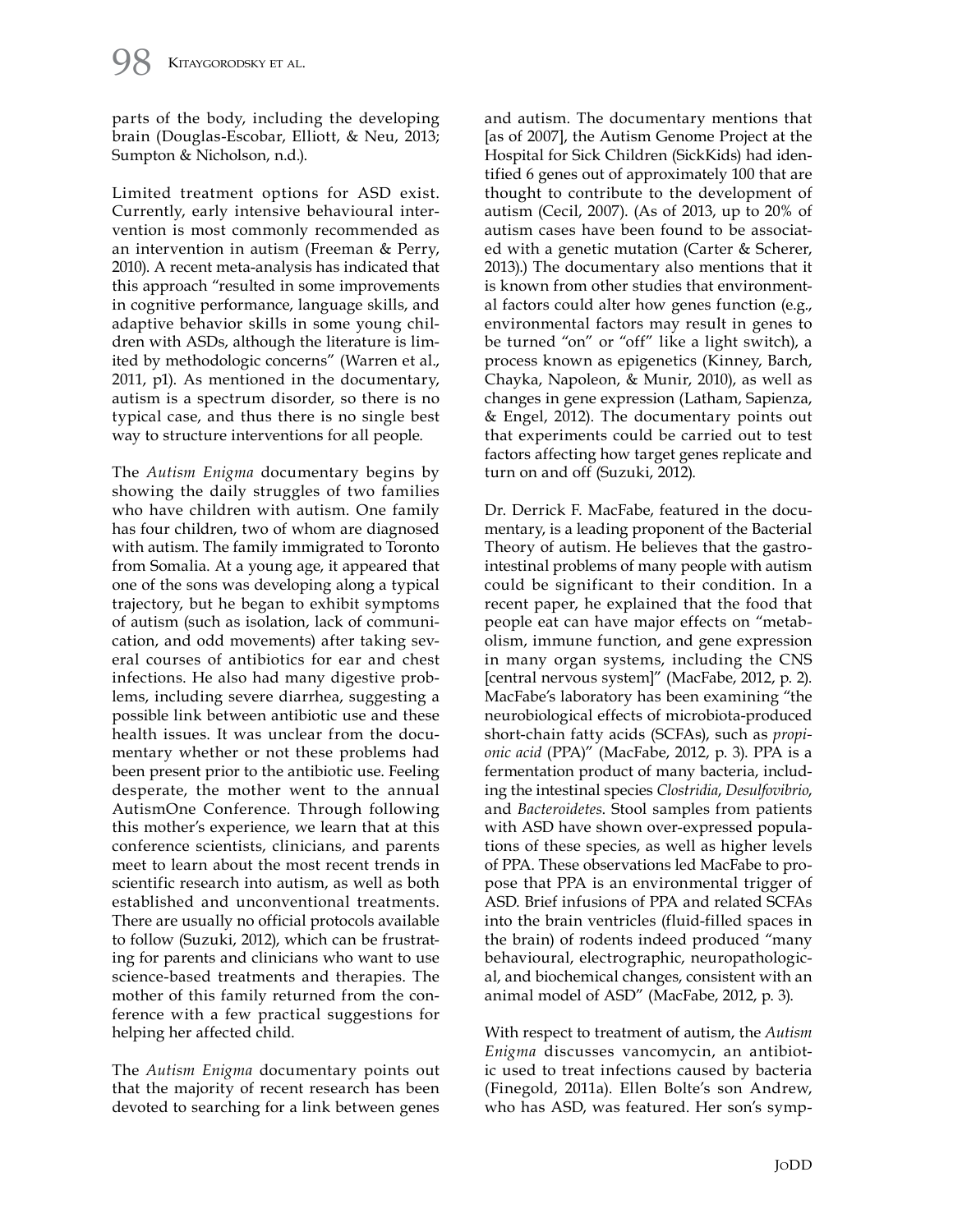toms seemed to begin inexplicably around the age of 18 months. This form of ASD is called regressive autism because early developmental milestones are met, but children then regress to a state of withdrawal. Andrew appeared healthy, except for his gastrointestinal symptoms. "His stool was foamy, mucousy, [and] bulky" (Suzuki, 2012). He refused to eat solid foods, instead eating non-edibles such as tissues and ashes from the fireplace (Suzuki, 2012). The only difference that Bolte found between Andrew and her other children was Andrew's strong antibiotic use (six courses in just a few months) to treat what was initially believed to be an ear infection. It subsequently was determined that Andrew had a milk allergy, which is known to predispose to ear infections (Juntti et al.,1999). Because the use of antibiotics can impact bowel flora (Suzuki, 2012), Bolte concluded that autism could be due to a bacterial infection. She believed that an organism grows in the gut and produces a toxin; this toxin travels to the nervous system and causes the disorder. She asked her doctor to treat her son with oral vancomycin, which is not readily absorbed when taken orally (WebMD, 2013). Because this antibiotic remains in the gut longer than some other antibiotics, Bolte hoped that it would be able to effectively fight the microbes that she believed were causing autism.

Dr. Sydney Finegold, in an interview with Marion Gruner, said that Bolte's son:

had a dramatic improvement, starting within a few days and persisting for six weeks while he was still on the drug. This involved improvement in language skills. He actually had no language beforehand, but he picked up a few words, and even began to string together tiny sentences towards the end… He would listen to people and respond. He would look at them, which was quite different from his usual behaviour. He didn't have any fits of anger and generally was a much more, nearly normal child. (Gruner & Finegold, n.d.)

Unfortunately, once the treatment with vancomycin stopped, the child's condition worsened, and many symptoms of autism returned. According to the documentary, once the use of antibiotic ceased, the child regressed. It was postulated that regression resulted because with antibiotic treatment, the bacteria had formed spores, and with antibiotic withdrawal, bacterial proliferation resumed. However, a special diet and probiotics helped to maintain reduced symptoms to some degree. Subsequently, vancomycin was found to improve function in 8 out of 10 children with regressive-onset autism who were studied, though beneficial effects faded after treatment stopped (Sandler et al., 2000).

A logical question related to the Bacterial Theory is: If ASD is really related to bacteria in the gut, might it be possible for persons with autism to undergo a procedure (e.g., taking probiotics or having a fecal transplant) to populate the gut with "good bacteria" to compete with the offending microbes**?** The documentary does touch upon this. We learn from an interview with Dr. Emma Allen-Vercoe, that an important goal of her research is to identify the thousands of bacteria in the gut that may play very important roles in human health (including ASD), and to develop a suitable mixture of bacteria for gut re-population (Allen-Vercoe & Petrof, in press; Petrof, Claud, Gloor, & Allen-Vercoe, 2013). Dr. Allen-Vercoe's experiments are being done in a special culture system that has been dubbed the "Robogut."

Certain other questions arising from the Bacterial Theory were left unconsidered in the documentary. For example, if autism is associated with bacteria in the gut, might autism be a contagious disorder and spread to infect other people? Can the Bacterial Theory explain autism as a spectrum disorder – the varied forms of the disease being due to involvement of different types of bugs or different SCFAs? If gut bacteria create spores when subjected to hostile conditions, could an ideal environment be temporarily created in the gut to prevent spores from forming, and then quick action taken against the exposed bacteria? Might persons with autism have a genetic metabolic problem that leaves them unable to properly metabolize potentially toxic SCFAs (including PPA)? In this case, rather than targeting specific gut bacteria, might it be possible to neutralize or destroy PPA or other toxic substances before they reach other parts of the body (i.e., the brain) and cause serious effects? Might it be possible to develop vaccines against toxic gut bacteria? (Since the airing of *Autism Enigma*, papers relevant to certain of these questions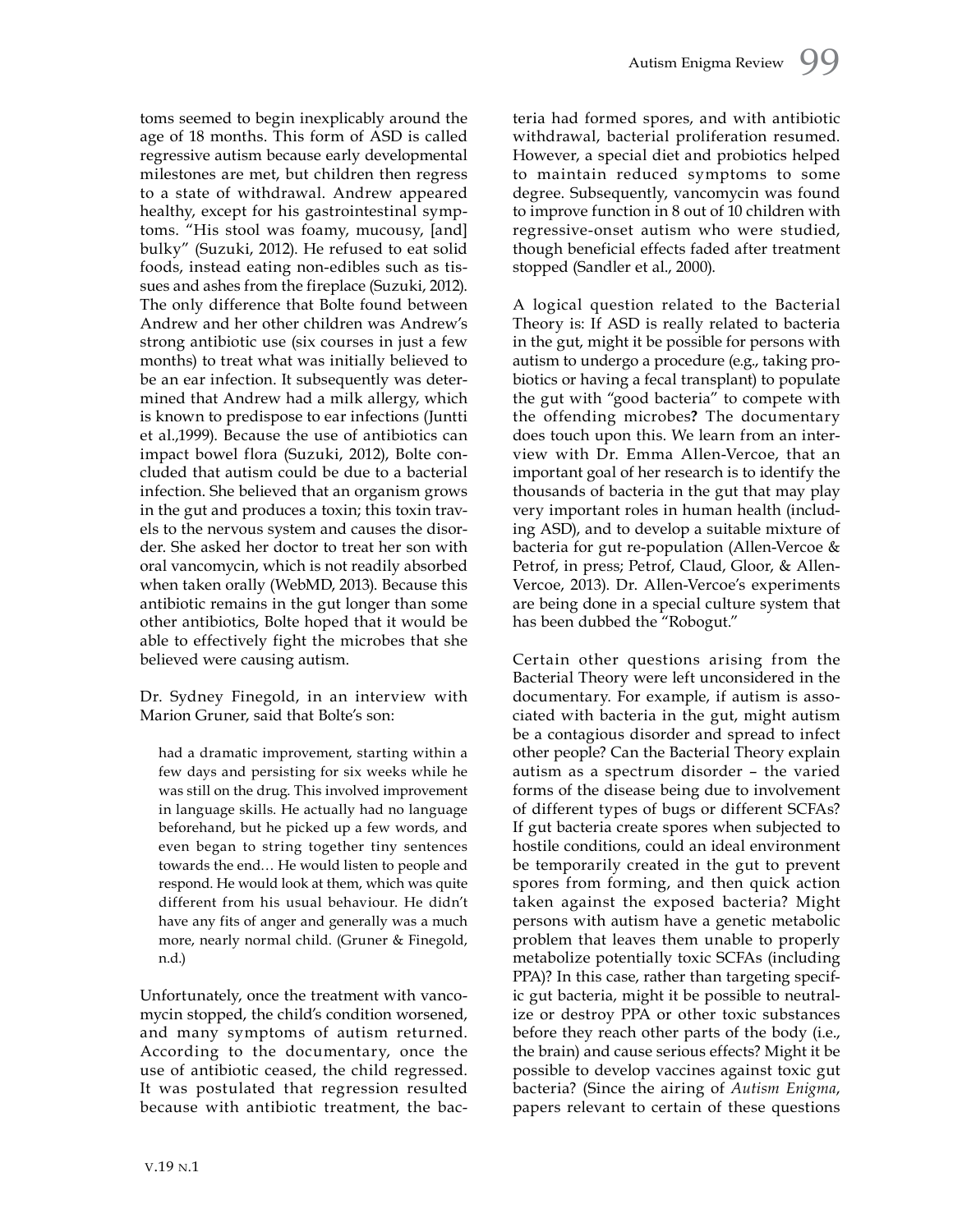have appeared. Refer to Frye, Melnyk, &

MacFabe, 2013, for information about genetic metabolic disorders and conditions that might affected the metabolism of PPA. For progress about the development of a vaccine against *Clostridium boltae*, an autism-associated bacteria identified in 2003, please see Pequegnat et al., 2013.)

The idea that microbes on various areas of the body have a role in human health and disease is gaining recognition by the medical and research communities. The National Institute of Health's Common Fund Human Microbiome Project was recently established to study effects of such microbes "upon human development, physiology, immunity, and nutrition" (National Institutes of Health, 2012). Although this project is not currently being applied to investigate associations with ASD, investigation of the involvement of the microbiome in autism could possibly lead to the expansion of the project to explore this new concept. The recent insight article in the Toronto Star explained that Dr. MacFabe's research is bringing together two of the hottest topics in medical research (i.e., ASD and the function of microbes in the gut), but cautions: "A potential gut-autism connection is complex, controversial and not well understood. Many physicians are skeptical and caution that research is in the early stages" (Gordon, 2013). Hence, as previously articulated, documentary viewers – especially families and care providers of persons with autism – need to be aware that the Bacterial Theory is still in the hypothesis stage (Finegold, 2011b).

Despite these caveats, the *Autism Enigma* on *The Nature of Things* gives viewers information on some intriguing new ideas concerning ASD. The documentary follows specific patients and their families through treatments, and shows interviews with parents, to demonstrate the difficulties of the fight against autism. It was very successful in its main goal of offering information about the Bacterial Theory, as well as on advancements of current theories and projects, including the Autism Genome Project, rather than questioning the validity of the ideas. It did raise the possibility that modification of diet may help in some cases. However, voices of people with autism are missing from the documentary; others are always talking for them. It would have been helpful to hear from Ellen Bolte's son if he minded treatment with vancomycin, how he felt after being treated with this medicine, and if he felt better even for a while. Despite this deficiency, it is certainly a worthwhile experience to watch *Autism Enigma* to learn more about autism and the new Bacterial Theory.

Much is still unknown about autism. Research into causes and possible treatments for ASD should continue to be diverse in order to explore all possible avenues to understanding the nature of this complex condition (Chaste & Leboyer, 2012; Keen, Reid, & Arnone, 2010). Perhaps with another decade of multidisciplinary research, potential interactions between nature and nuture in the ASDs will be clearer and better understood.

# **Key Messages From This Article**

*Persons with ASD:* It is important for your voice to be heard if you are invited to take part in a research study. It is important for you to say how you feel during a research study.

*Professionals and careproviders:* The ASDs are complex conditions. Please consider taking part in new research initiatives to further our understanding of the role of gut bacteria in these disorders.

*Policymakers:* New research into gut bacteria might not only provide a deeper understanding of all aspects of the ASDs, but also lead to feasible treatment strategies. Such research should be identified as high priority, and the level of funding for research in this area should be markedly increased.

# **Acknowledgements**

We are grateful to: the University of Toronto High School Mentorship Program in which J. K. participated; to Surrey Place Centre for hosting this program and for providing infrastructure support; and to reviewers and readers for their helpful comments and advice.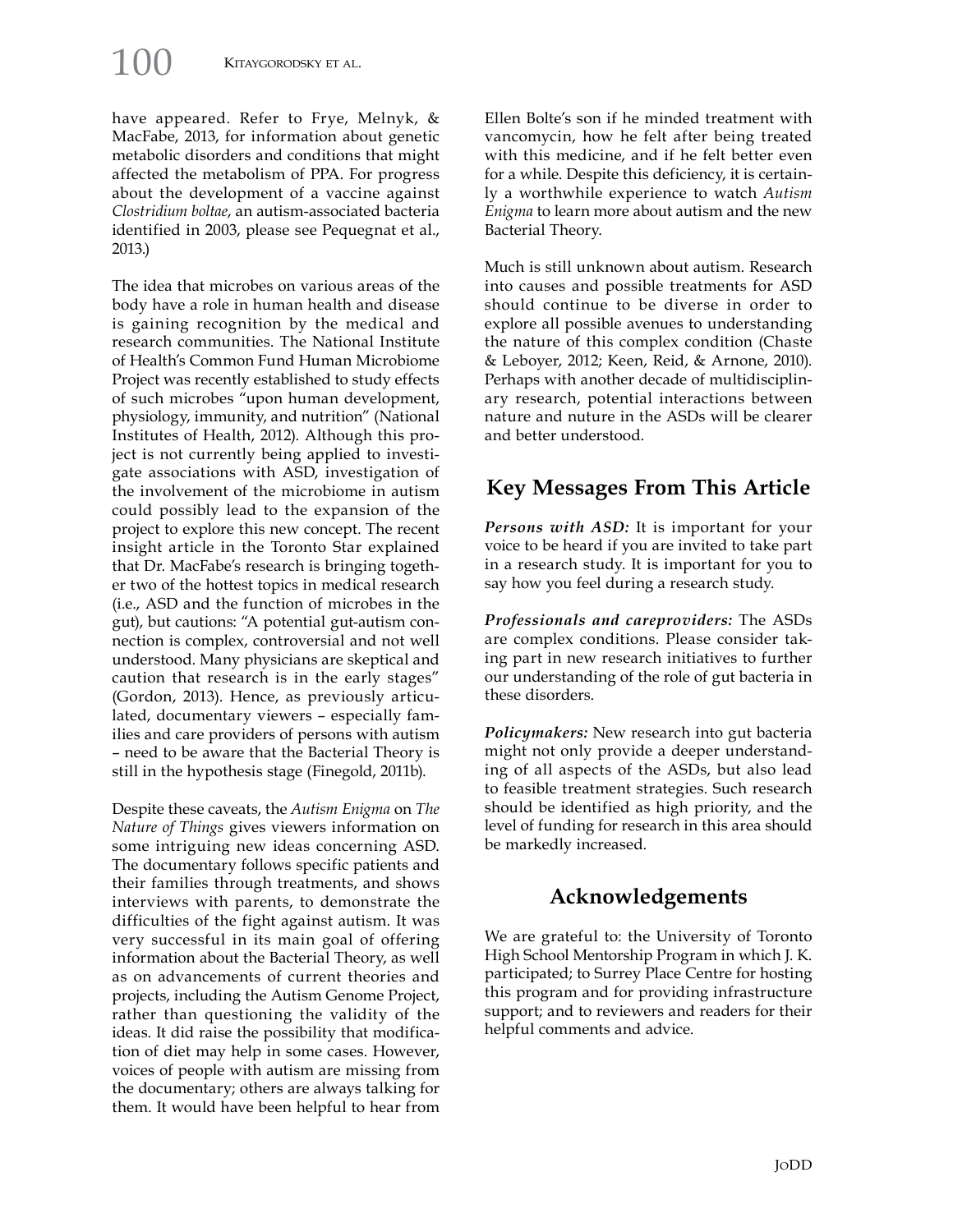## **References**

- Allen-Vercoe, E., & Petrof, E. O. Artificial stool transplantation: Progress towards a safer, more effective and acceptable alternative. *Expert Review of Gastroenterology & Hepatology*. Accepted, in press.
- Barnevik-Olsson, M., Gillberg, C., & Fernell, E. (2010). Prevalence of autism in children of Somali origin living in Stockholm: Brief report of an at-risk population. *Developmental Medicine & Child Neurology*, *52*(12), 1167–1168. doi:10.1111/j.1469- 8749.2010.03812.x
- Blumberg, S. J., Matthew D. Bramlett, M.D., Kogan, D., Schieve, L.A., R. Jones, J. R., Lu, M.C. (2013). Changes in prevalence of parent-reported autism spectrum disorder in school-aged U.S. children: 2007 to 2011– 2012. *National Health Statistics Reports, 65*, March 20. Retrieved from http://www.cdc. gov/nchs/data/nhsr/nhsr065.pdf
- Carter, M. & Scherer, S. (2013). Autism spectrum disorder in the genetics clinic: A review. *Clinical Genetics, 83*(5), 399-407. doi:10.1111/cge.12101
- Cecil, S. (2007). Canadian team launches second phase of international autism genome project. In *SickKids*. Retrieved from http://www.sickkids. ca/AboutSickKids/Newsroom/Past-News/2007/Canadian-team-launchessecond-phase-of-international-autismgenome-project.html
- Centers for Disease Control and Prevention [CDC]. (2012). *Autism spectrum disorders (ASDs). Data & statistics.* Retrieved from http://www.cdc.gov/ncbddd/autism/ index.html
- Centers for Disease Control and Prevention [CDC]. (2013). *Parasites – toxoplasmosis (toxoplasma infection).* Retrieved from http://www.cdc.gov/parasites/ toxoplasmosis/
- Chaste, P., & Leboyer, M. (2012). Autism risk factors: Genes, environment, and geneenvironment interactions. *Dialogues in Clinical Neuroscience, 14*(3), 281–292.
- Costandi, M. (July/August, 2012). Microbes manipulate your mind. *Scientific American Mind, 23*, 32–37. doi:10.1038/ scientificamericanmind0712-32
- Douglas-Escobar M., Elliott E., & Neu, J. (2013). Effect of intestinal microbial ecology on the developing brain. *JAMA Pediatrics, 167*(4), 374-379. doi:10.1001/jamapediatrics.2013.497
- Finegold, S. M. (2011a). State of the art; microbiology in health and disease. Intestinal bacterial flora in autism. *Anaerobe, 17*(6), 367–368. doi:10.1016/j. anaerobe.2011.03.007
- Finegold, S. M. (2011b). Desulfovibrio species are potentially important in regressive autism. *Medical Hypothesis*, *77*(2), 270–274. doi:10.1016/j.mehy.2011.04.032. Retrieved from http://bacteriaandautism.com/ PDF/799.pdf
- Freeman, N. L., & Perry, A. (2010). Outcomes of intensive behavioural intervention in the Toronto Preschool Autism Service. *Journal on Developmental Disabilities*, *16*(2), 17–32.
- Frye, R. E., Melnyk, S., & MacFabe, D. F. (2013). Unique acyl-carnitine profiles are potential biomarkers for acquired mitochondrial disease in autism spectrum disorder. *Translational Psychiatry, 3*, e220; doi:10.1038/tp.2012.143
- Gordon, A. (2013, April 7). Researchers probe link between autism and gastrointestinal problems. *The Toronto Star*. Retrieved from http://www.thestar.com/news/ insight/2013/04/07/researchers\_ probe\_link\_between\_autism\_and\_ gastrointestinal\_problems.html
- Gruner, M., & MacFabe, D. (n.d.). Dr. Derrick MacFabe Interview. Interview by Marion Gruner. In Cogent/Benger (Producer), *The autism enigma*. Toronto, Canada: Cogent/Benger Productions Inc. Retrieved from http://cogentbenger.com/autism/ interviews/macfabe-interview/
- Gruner, M., & Finegold, S. (n.d.). Dr. Sydney Finegold Interview. Interview by Marion Gruner. In Cogent/Benger (Producer), Th*e autism enigma*. Toronto, Canada: Cogent/Benger Productions Inc. Retrieved from http://cogentbenger.com/autism/ interviews/finegold-interview/
- Herbert, M. R. (2005). Autism: A brain disorder or a disorder that affects the brain. *Clinical Neuropsychiatry, 2*(6), 354–379. Retrieved from http://learningmethods.net/ downloads/pdf/martha.herbert--autismbrain.disorder.or.disorder.affecting.brain.pdf
- Hertz-Picciotto, I., & Delwiche, L. (2009). The rise in autism and the role of age at diagnosis. *Epidemiology, 20*(1), 84–90. doi:10.1097/EDE.0b013e3181902d15
- Juntti, H., Tikkanen, S., Kokkonenm J., Alho, O. P., & Niinimäki, A. (1999). Cow's milk allergy is associated with recurrent otitis media during childhood. *Acta Oto-Laryngologica,119*(8), 867–873.